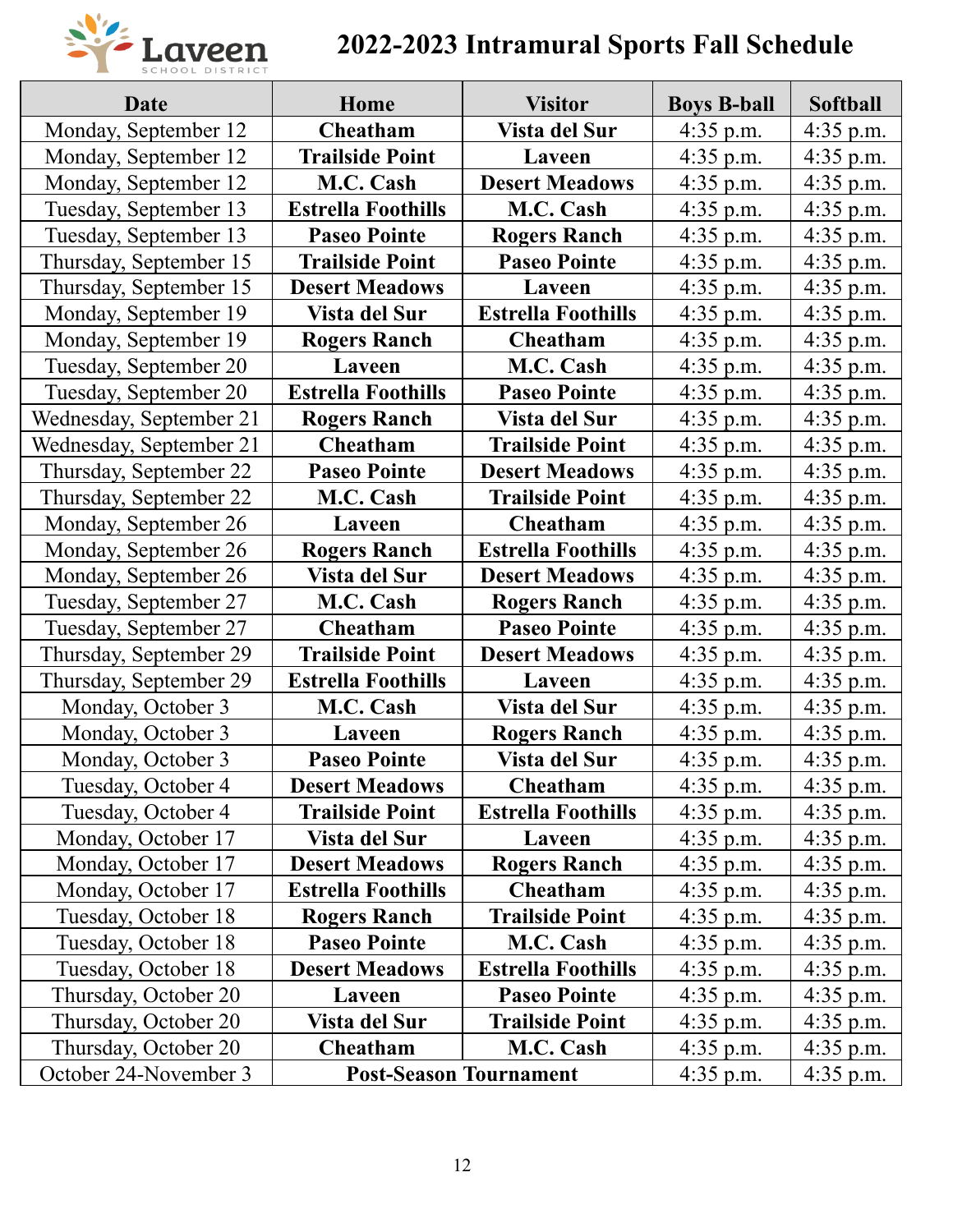

## **2022-2023 Intramural Sports Winter Schedule**

| Date                  | Home                          | <b>Visitor</b>            | <b>Volleyball</b> | <b>Soccer</b> |
|-----------------------|-------------------------------|---------------------------|-------------------|---------------|
| Monday, December 5    | Vista del Sur                 | <b>Cheatham</b>           | $4:35$ p.m.       | 4:35 p.m.     |
| Monday, December 5    | Laveen                        | <b>Trailside Point</b>    | $4:35$ p.m.       | $4:35$ p.m.   |
| Monday, December 5    | M.C. Cash                     | <b>Estrella Foothills</b> | $4:35$ p.m.       | $4:35$ p.m.   |
| Tuesday, December 6   | <b>Rogers Ranch</b>           | <b>Paseo Pointe</b>       | $4:35$ p.m.       | $4:35$ p.m.   |
| Tuesday, December 6   | <b>Desert Meadows</b>         | M.C. Cash                 | 4:35 p.m.         | $4:35$ p.m.   |
| Tuesday, December 6   | <b>Estrella Foothills</b>     | Vista del Sur             | $4:35$ p.m.       | 4:35 p.m.     |
| Wednesday, December 7 | <b>Paseo Pointe</b>           | <b>Trailside Point</b>    | $4:35$ p.m.       | $4:35$ p.m.   |
| Wednesday, December 7 | Laveen                        | <b>Desert Meadows</b>     | $4:35$ p.m.       | 4:35 p.m.     |
| Wednesday, December 7 | Cheatham                      | <b>Rogers Ranch</b>       | $4:35$ p.m.       | $4:35$ p.m.   |
| Thursday, December 8  | Vista del Sur                 | <b>Rogers Ranch</b>       | $4:35$ p.m.       | $4:35$ p.m.   |
| Thursday, December 8  | <b>Desert Meadows</b>         | <b>Paseo Pointe</b>       | $4:35$ p.m.       | $4:35$ p.m.   |
| Monday, December 12   | <b>Trailside Point</b>        | Cheatham                  | $4:35$ p.m.       | $4:35$ p.m.   |
| Monday, December 12   | Laveen                        | <b>Estrella Foothills</b> | $4:35$ p.m.       | $4:35$ p.m.   |
| Tuesday, December 13  | M.C. Cash                     | Laveen                    | $4:35$ p.m.       | $4:35$ p.m.   |
| Tuesday, December 13  | <b>Estrella Foothills</b>     | <b>Rogers Ranch</b>       | $4:35$ p.m.       | $4:35$ p.m.   |
| Thursday, December 15 | Vista del Sur                 | M.C. Cash                 | $4:35$ p.m.       | $4:35$ p.m.   |
| Thursday, December 15 | <b>Desert Meadows</b>         | <b>Trailside Point</b>    | $4:35$ p.m.       | $4:35$ p.m.   |
| Thursday, December 15 | <b>Paseo Pointe</b>           | Cheatham                  | $4:35$ p.m.       | $4:35$ p.m.   |
| Thursday, January 12  | <b>Estrella Foothills</b>     | Cheatham                  | $4:35$ p.m.       | $4:35$ p.m.   |
| Thursday, January 12  | <b>Desert Meadows</b>         | Vista del Sur             | $4:35$ p.m.       | $4:35$ p.m.   |
| Thursday, January 12  | <b>Rogers Ranch</b>           | M.C. Cash                 | $4:35$ p.m.       | $4:35$ p.m.   |
| Tuesday, January 17   | <b>Trailside Point</b>        | MC. Cash                  | $4:35$ p.m.       | $4:35$ p.m.   |
| Tuesday, January 17   | Cheatham                      | <b>Desert Meadows</b>     | $4:35$ p.m.       | 4:35 p.m.     |
| Tuesday, January 17   | Laveen                        | Vista del Sur             | $4:35$ p.m.       | 4:35 p.m.     |
| Monday, January 23    | <b>Paseo Pointe</b>           | Vista del Sur             | $4:35$ p.m.       | $4:35$ p.m.   |
| Monday, January 23    | <b>Estrella Foothills</b>     | <b>Trailside Point</b>    | 4:35 p.m.         | 4:35 p.m.     |
| Tuesday, January 24   | <b>Cheatham</b>               | Laveen                    | $4:35$ p.m.       | $4:35$ p.m.   |
| Tuesday, January 24   | <b>Rogers Ranch</b>           | <b>Desert Meadows</b>     | $4:35$ p.m.       | $4:35$ p.m.   |
| Thursday, January 26  | Cheatham                      | M.C. Cash                 | $4:35$ p.m.       | $4:35$ p.m.   |
| Thursday, January 26  | <b>Trailside Point</b>        | <b>Rogers Ranch</b>       | $4:35$ p.m.       | $4:35$ p.m.   |
| Thursday, January 26  | <b>Paseo Pointe</b>           | Laveen                    | $4:35$ p.m.       | 4:35 p.m.     |
| Monday, January 30    | M.C. Cash                     | <b>Paseo Pointe</b>       | $4:35$ p.m.       | $4:35$ p.m.   |
| Monday, January 30    | <b>Rogers Ranch</b>           | Laveen                    | $4:35$ p.m.       | $4:35$ p.m.   |
| Monday, January 30    | <b>Estrella Foothills</b>     | <b>Desert Meadows</b>     | $4:35$ p.m.       | $4:35$ p.m.   |
| Tuesday, January 31   | <b>Paseo Pointe</b>           | <b>Estrella Foothills</b> | $4:35$ p.m.       | $4:35$ p.m.   |
| Tuesday, January 31   | Vista del Sur                 | <b>Trailside Point</b>    | $4:35$ p.m.       | 4:35 p.m.     |
| February 2-13         | <b>Post-Season Tournament</b> |                           | $4:35$ p.m.       | $4:35$ p.m.   |